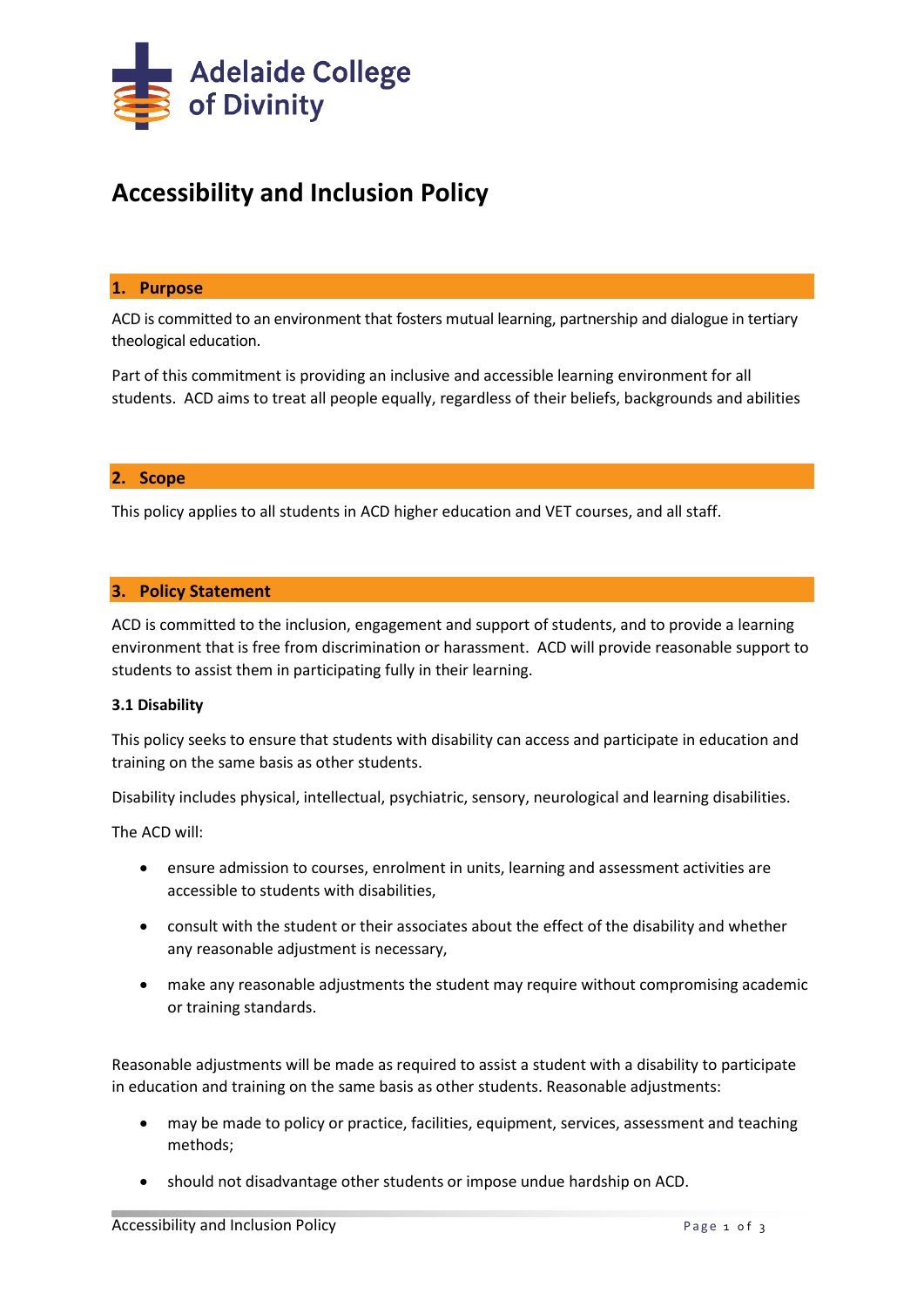# **3.2 Disclosure of disability**

A student or applicant for admission with disability who requires adjustments is encouraged to disclose their need for the adjustments to ACD.

- Information about the disability and individual requirements will be kept private and confidential, except that this information may be disclosed to an appropriate staff member in order to make reasonable adjustment. Evidence of a disability may be required to make the adjustment.
- The student's dignity and respect will be maintained at all times.

A student or applicant for admission with disability who does not require adjustments is not obliged to disclose their disability.

# **3.3 Discrimination**

ACD aims to support equality and inclusion by fostering respect and mutual understanding.

ACD acknowledges that is it unlawful to discriminate against a person on the basis of disability, age, race, ethnicity, country of origin, cultural or religious beliefs, gender, sexual orientation, marital status or gender identity.

ACD is committed to preventing harassment and victimisation of people by:

- raising awareness and informing staff and students that harassment and victimisation is unlawful and unacceptable through orientation, induction and professional development;
- taking reasonable action to redress any disadvantage caused by unequal access;
- providing a means of redressing complaints for students (refer Grievance policy).

#### **4. Legislation/Standards**

- Age Discrimination Act 2004 (Commonwealth)
- Australian Human Rights Commission Act 1986 (Commonwealth)
- Disability Discrimination Act 1992 (Commonwealth)
- Disability Standards for Education 2005
- Equal Opportunity Act 1984 (South Australia)
- Equal Opportunity for Women in the Workplace Act 1999 (Commonwealth)
- Higher Education Standards Framework
- Racial Discrimination Act 1975 (Commonwealth)
- Racial Vilification Act 1996 (South Australia)
- Sex Discrimination Act 1984 (Commonwealth)